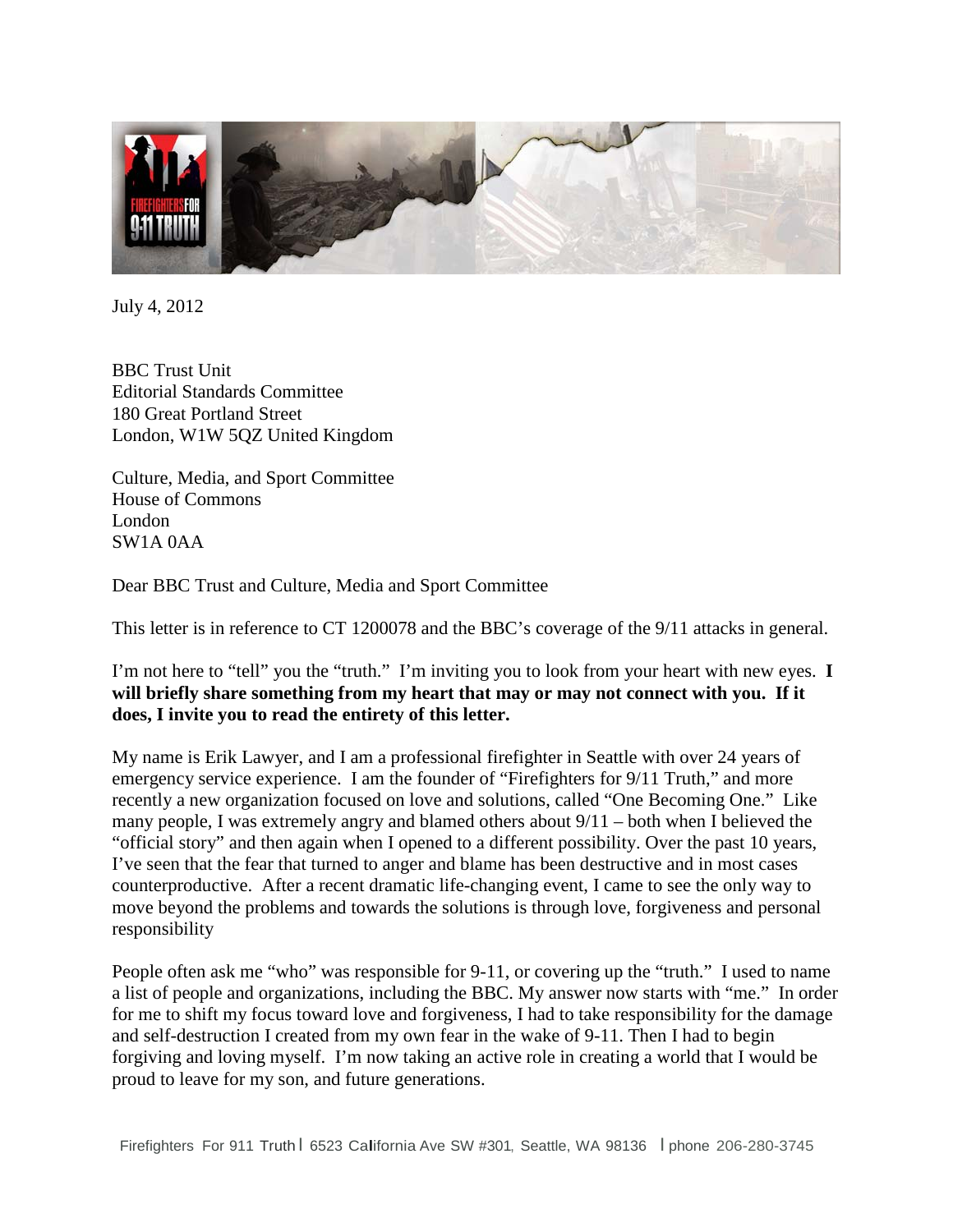I believe each of you, and your organizations, are in a position to make a massive positive difference in this world. As I'm sure you're aware, humanity is in the middle of a massive transformation. We are at a choice point – "evolve or die." We can either: self-destruct by holding on to the old "fear-based" structures, beliefs and control mechanisms that are crumbling, or we can choose to liberate ourselves from this fear by courageously choosing love and responsibility. Choosing love and responsibility builds a "foundation of trust." In order to move into a new collective reality of love and trust, we first need to get honest with ourselves, and take responsibility for our actions. You have the opportunity to look at the evidence of 9-11 with new eyes, look deeply at your responsibility, and then make that choice. Courage and Love are contagious. I'm inviting you to have the courage to embody that which the BBC says they are: **"Trust is the foundation of the BBC: we are independent, impartial and honest."** By living into this beautiful value, the BBC could be the tipping point for a global transformation. . Everyone now is looking for the new model of leadership. We see a dearth of authentic leadership and there is little trust in our media. But everything can change and the global shared values are shifting and BBC can be looked at as modeling a new paradigm that will be more of a legacy than anything you've created thus far. Perhaps it is even asking you to re-evaluate your mission, your vision and purpose. Events like 9-11 can do that.

In regards to the evidence related to 9-11, I'd like to also start at a foundational level. Most of the world is not consciously aware of World Trade Center Tower 7. It was a 47 story high rise that suffered a total collapse. NIST (the National Institute of Standards and Technology, which was authorized by the U.S. government to determine "why and how WTC 7 collapsed") claims this was due to fire. The first smoking gun is that the investigation of Tower 7 was completed with no physical evidence. I have worked for two well-respected city fire departments; I have never seen anything like this even on a small scale. To purposefully destroy physical evidence on a house fire is a crime, let alone ALL the physical evidence from the first concrete and steel high-rise to completely collapse due to fire. The second smoking gun is the fact that the investigative authorities still refuse to test for exotic accelerants (explosives). There were 118 first responders reporting explosions, audio recordings of explosions, and past history of explosives used on the very same complex in 1993. We test house fires for accelerants when nobody is hurt. If just these major criminal acts don't sit right with you, and you'd like more scientific information, please read the rest of this letter. The evidence is overwhelming.

Thank you for reading this introduction. To live into one's stated values is a noble pursuit. I honor you for publicly stating them. Nobody, and no organization, lives into them 100% of the time. However, the more we each make a conscious effort to do just that; it becomes easier, and we inspire others to do the same. I now invite and support you to live into your values, to follow the path of the 9-11 evidence no matter where it takes you, and to have the courage to build that "foundation of Trust."

For the remainder of this letter, I'll be speaking from a different perspective now. I'll give you a little more of my background, where I see opportunities for you to honor your values, and some evidence related to 9-11. I appreciate you taking the time to read this letter and take in the intent with which it is written. While I'll be sharing more of the deeper background around all of this evidence, what I have written above is at the heart of it all. We will always hear multiple stories

í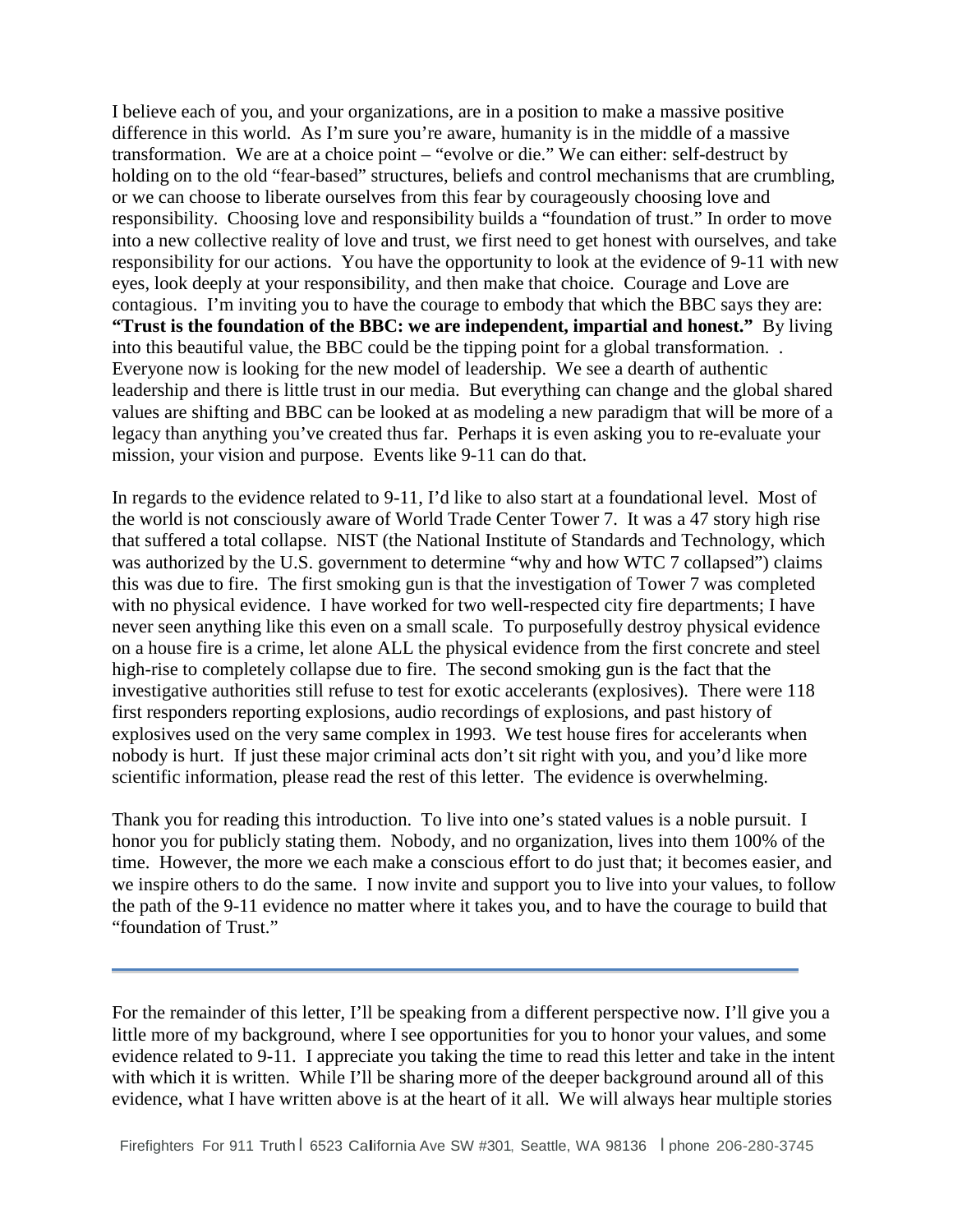and truths, and we usually always know the truth in our hearts if we have the ears and the conscience to listen. We are all learning to listen from a deeper level.

I am currently a full time firefighter, assigned to Ladder 3 in the City of Seattle for the last 16 years. Before that I was with the City of Sacramento as a Firefighter Paramedic. I have 24 years experience in Emergency Services. I earned my pilot's license in 1987, and have been recreationally flying since. I graduated with a Bachelor's of Science in Mathematics from the University of California at Davis in 1993, with 2 years of elective Engineering courses, and a Minor in Psychology. So, I have looked at the evidence of 9-11 from many perspectives of my life experience. They all point to the same conclusion: the "official story" is a lie. We can't build a foundation of trust on a massive global lie.

Under its Royal Charter and Agreement, the British Broadcasting Corporation (BBC) has a requirement to present fair, accurate, and impartial information. The BBC's Editorial Guidelines include [Editorial Values](http://www.bbc.co.uk/guidelines/editorialguidelines/page/guidelines-editorial-values-editorial-values/) that commit the BBC to truth, accuracy, impartiality, editorial integrity and independence, fairness, transparency and accountability. They "apply to all our content, wherever and however it is received." The Editorial Values also require the BBC to "ask" searching questions of those who hold public office and others who are accountable, and provide a comprehensive forum for public debate" and to, "be rigorous in establishing the truth of the story and well informed when explaining it."

[http://www.bbc.co.uk/guidelines/editorialguidelines/page/guidelines-editorial-values-editorial](http://www.bbc.co.uk/guidelines/editorialguidelines/page/guidelines-editorial-values-editorial-values/)[values/](http://www.bbc.co.uk/guidelines/editorialguidelines/page/guidelines-editorial-values-editorial-values/)

By committing to these the BBC has set a high standard for the quality and integrity of its news, which if followed, would allow the BBC to earn credibility worldwide as a trusted news source. No American news organization operates under comparable Editorial Guidelines and Values. I honor you for that.

The BBC has presented information that is scientifically inaccurate in support of the official version of the events at the World Trade Center that day while failing to include scientifically accurate information that validates the conclusion of experts described below that explosive controlled demolitions brought down the Twin Towers and Building 7.

Over the past few months, the BBC has been reviewing complaints lodged by three individuals; Paul Warburton, Adrian Mallett, and Peter Drew (collectively, the "complainants"), with the BBC over two of the documentaries that the BBC showed last year to coincide with the tenth anniversary of 9/11: "Conspiracy Files: 9/11 Ten Years On" and "9/11: Conspiracy Road Trip."

I support the positions that the complainants have taken with regard to the following:

#1) NFPA 921 (The U.S. National Standards for Fire and Explosions Investigations) calls for investigators to test for evidence of explosives. The lead investigating agency, NIST (part of the U.S. Department of Commerce), continues to refuse to test.

Nowhere in the 1,000 pages of NIST's final report on World Trade Center 7 is there any mention of a test for evidence of explosives. I will explain later why such tests were essential.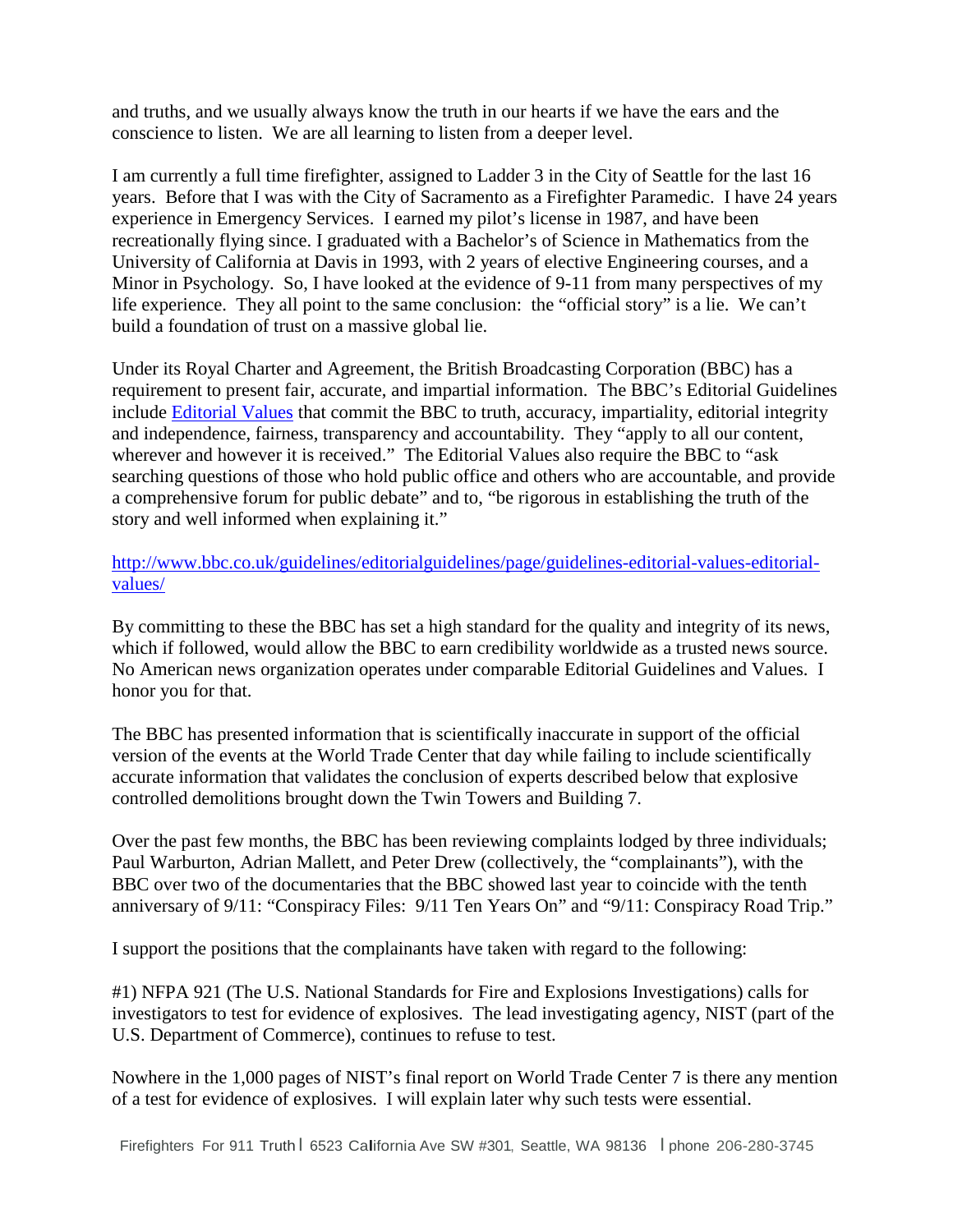In #13 of their "Frequently Asked Questions" that NIST published in August 2008 it claimed that it "found no evidence of" an explosion.

[\(http://www.nist.gov/el/disasterstudies/wtc/faqs\\_wtc7.cfm\)](http://www.nist.gov/el/disasterstudies/wtc/faqs_wtc7.cfm) NIST admitted in their response to the next question, #14, that they did not perform an "analysis of the WTC steel for the elements in thermite/thermate". In other words they "found no evidence" because they didn't look for it or test for it.

But other scientists found evidence of a high tech energetic incendiary known as nanothermite in the World Trade Center dust and published these findings in a peer reviewed scientific journal in April, 2009. ("Active Thermitic Material Discovered in Dust from the 9/11 World Trade Center Catastrophe", The [Open Chemical Physics Journal,](http://www.benthamscience.com/open/tocpj/openaccess2.htm) Volume 2, 2009, pp 7-31) Scientists had found very small iron rich spheres in the WTC dust and published these findings in the Journal of 9/11 Studies in May 2007

[\(www.journalof911studies.com/volume/200704/JonesWTC911SciMethod.pdf\)](http://www.journalof911studies.com/volume/200704/JonesWTC911SciMethod.pdf), in time to be included in the NIST report on WTC 7. NIST did not mention this in their report.

This was similar to NIST's refusal to test for explosives or thermite residues in the steel from the World Trade Center Twin Towers. In its response to frequently asked question #12 on August 30, 2006, NIST wrote, "NIST did not test for the residue of these compounds in the steel."

[http://www.nist.gov/public\\_affairs/factsheet/wtc\\_faqs\\_082006.cfm](http://www.nist.gov/public_affairs/factsheet/wtc_faqs_082006.cfm)

There was no hard evidence to back up the claims NIST made in its "probable collapse sequence". These were entirely speculation produced by a computer program with variable inputs that NIST admitted it varied in order to get the results it wanted. NIST has refused to disclose its full computer model so that others can attempt to replicate their results.

NIST admitted that its entire investigation of WTC 7 did not include physical evidence. Question #28 in NIST's WTC 7 frequently asked questions was, "28. NIST's entire investigation included no physical evidence. How can the investigators be so sure they know what happened?" NIST's 2-paragraph answer does not mention its use of any physical evidence.

NFPA (National Fire Protection Association) 921 very clearly indicates in numerous sections that the possibility of explosives should have been thoroughly investigated. Specifically in NFPA 921 18.3.2 High Order Damage - "High-order damage is characterized by shattering of the structure, producing small, pulverized debris. Walls, roofs, and structural members are splintered or shattered, with the building completely demolished. Debris is thrown great distances, possibly hundreds of feet. High-order damage is the result of rapid rates of pressure rise." World Trade Center 1, 2, and 7 all clearly met this definition; therefore they should have been thoroughly investigated and analyzed for explosives. Specifically, the use of "exotic accelerants" should have been investigated. In NFPA 921 19.2.4 -"Exotic Accelerants," three indicators were clearly met that should have led to a thorough investigation in to the possible use of "exotic accelerants," specifically as stated in the guideline, "Thermite mixtures."

Given that those very buildings had explosives placed in them before the 1993 bombing, why was the possibility of explosives, controlled demolition, or the use of "exotic accelerants" not thoroughly investigated or even mentioned in the 9/11 Commission Report?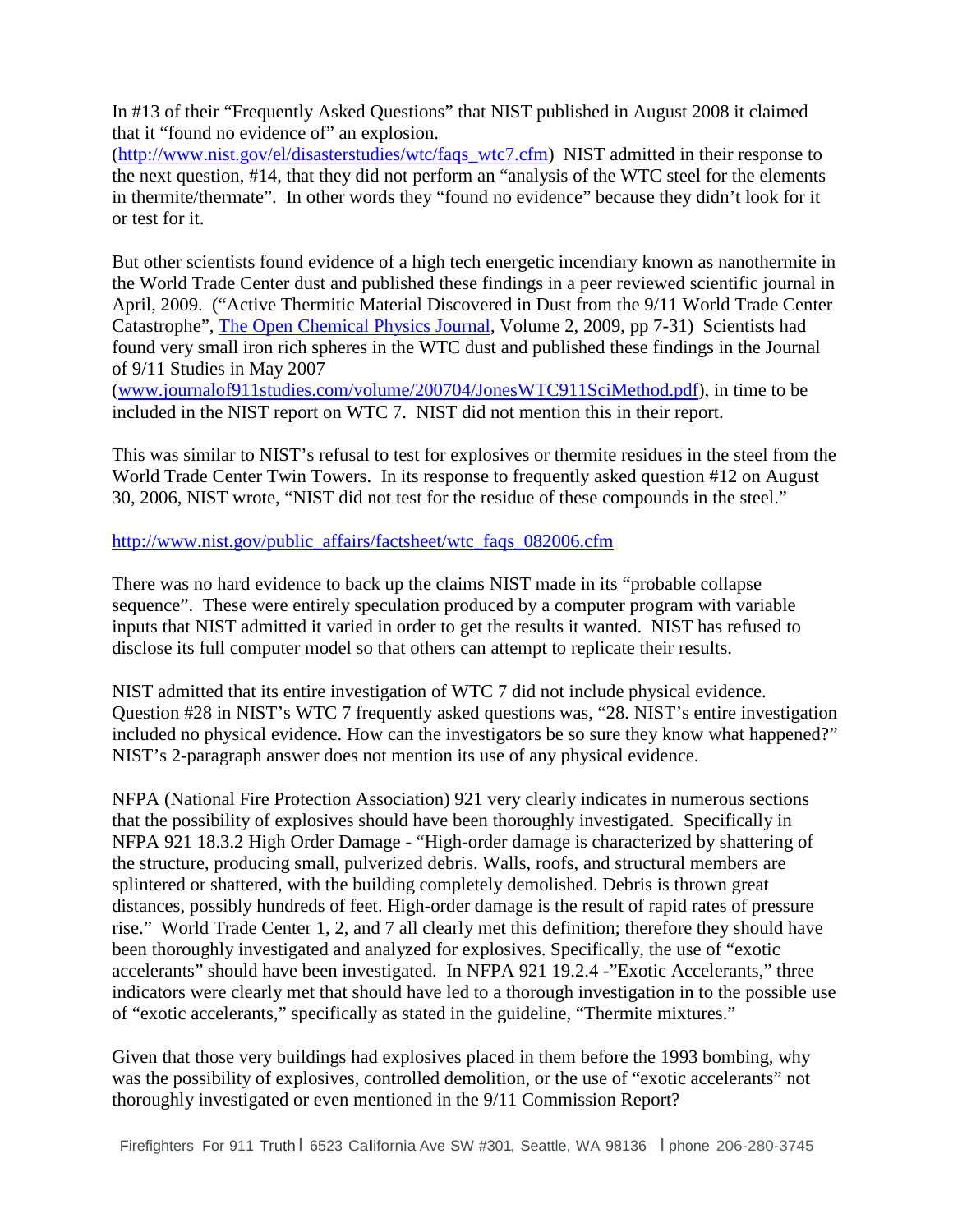#2) NIST admitted a 2.25 second period of free fall gravitational acceleration in Building 7.

Neither BBC documentary makes any mention of the absolutely critical point that in November, 2008 in its final report NIST admitted that the collapse of WTC Building 7 did in fact occur at free fall acceleration for at least some of the collapse. NIST wrote in its final report, "A more detailed analysis of the descent of the north face found . . . (2) a freefall descent over approximately eight stories at gravitational acceleration for approximately 2.25 s . . . ." and, "This free fall drop continued for approximately 8 stories or 32.0 m (105 ft) . . . ." (Final Report on the Collapse of World Trade Center Building 7, NIST NCSTAR 1A, page 48, 45)

This was a reversal of the original position taken by NIST on this issue in the August, 2008 draft of its report. This is an extremely important point that would have to be included in any impartial and accurate discussion about the collapse of Building 7. For a symmetrical free fall collapse to occur means that all of the supporting columns of the building must have given way at almost exactly the same time, and this can only occur through carefully controlled demolition using well timed explosives. Why was this crucial point not even mentioned by either of the BBC documentaries?

In its August draft, in which it said that the collapse occurred 40 percent slower than free fall, NIST had said three times that its analysis was "consistent with physical principles." In the final report, however, every instance of this phrase had been removed. NIST thereby admitted that its report on WTC 7, by admitting free fall while continuing to deny that explosives and incendiaries were used, is *not* consistent with the principles of physics. (NIST NCSTAR 1-9, Draft for Public Comment, Vol. 2: 595-96, 596, 610.)

Also, why has the BBC failed to correct the error that was in a previous BBC documentary in 2007 "The Conspiracy Files – The Truth Behind the Third Tower"? In that documentary the BBC attempted to demonstrate that the pace of collapse of Building 7 was not at free fall acceleration. It has since been proven that free fall did in fact occur for at least 2.25 seconds and this was admitted by NIST as described above. This is a point of huge importance to the discussion because free fall of a tower can only occur through controlled demolition using explosives.

On these specific issues I give my full support to the complaints that have been lodged with the BBC by Mr. Warburton, Mr. Mallett, and Mr. Drew.

In addition, I would point out that the BBC has failed to present to the public a huge amount of other evidence that clearly contradicts the official story of the collapse of the three WTC towers. The official story that the public has been given about what happened on 9/11 is not based on hard evidence, as Dr. Niels Harrit pointed out in his interview with the BBC's Michael Rudin.

Here are a few of the crucial scientific facts and eye witness accounts which contradict the official story and support the contention that (1) it is physically impossible for the Twin Towers and Building 7 to have come down as alleged in the official story, and that (2) the three buildings were instead brought down by explosive controlled demolition: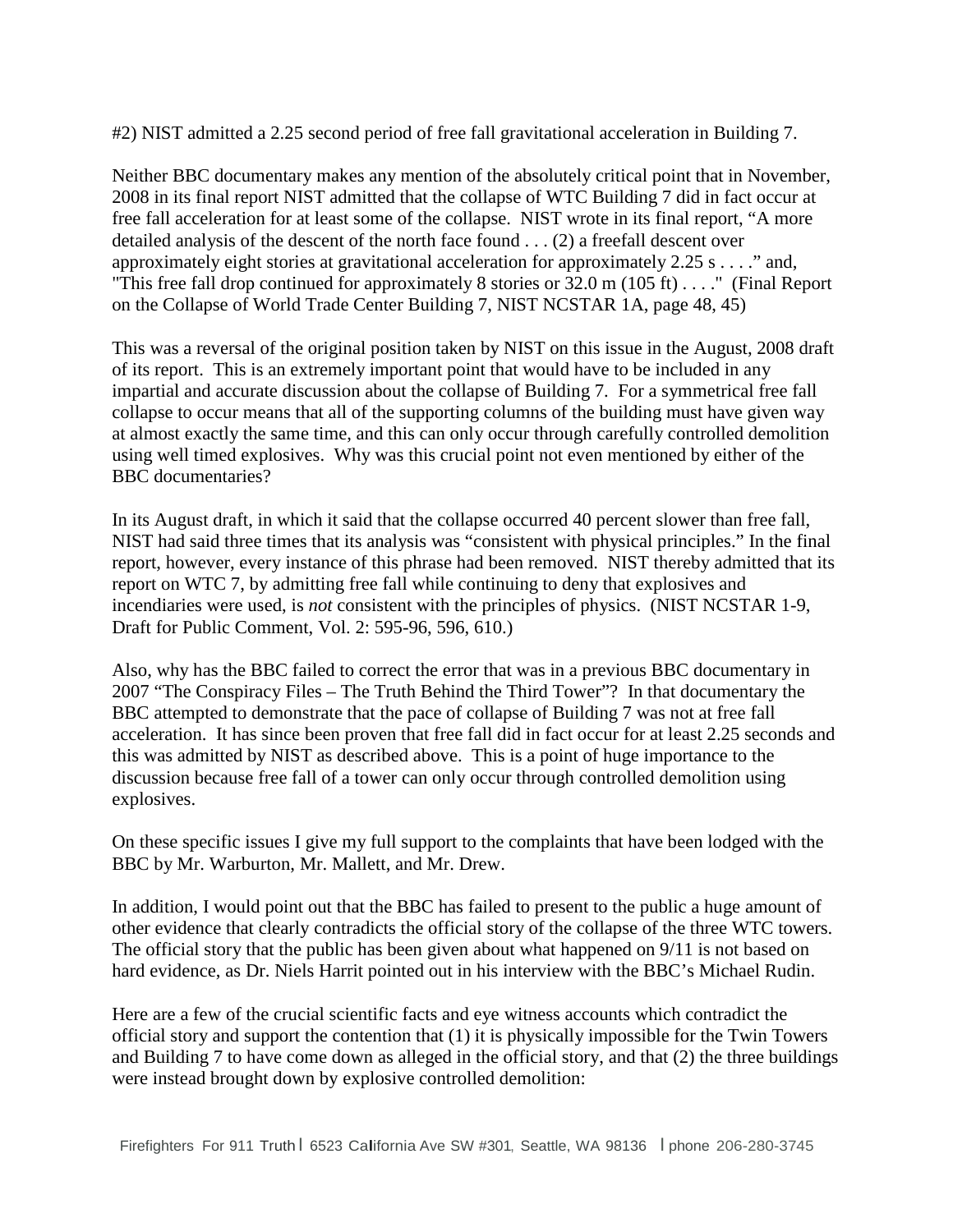- Symmetrical free fall acceleration (confirmed by NIST) which is only possible through explosive controlled demolition
- Temperatures far too low to weaken a steel structure (no high rise building has ever collapsed from fire but many have survived fires that were hotter, bigger, and lasted longer)
- Incendiary/explosive material nanothermite found throughout numerous WTC dust samples from the 9/11 attacks
- The 180,000 of tons of concrete from the Twin Towers were pulverized to fine dust and small pieces. To put it simply, fire cannot do this to concrete. It never has. On the other hand explosives can do this to concrete.
- 118 documented emergency service eyewitness accounts either seeing, hearing or feeling explosives in the Twin Towers at the onset of destruction of the Twin Towers. NIST dismissed these accounts.
- Radio transmissions, and audio recordings of actual explosions, and people reporting explosions (remember, just the suspicion calls for testing)
- Pools of molten iron and/or steel were found in the piles of all three buildings. The temperature of the steel itself, not the just the surrounding air, has to reach about 2,750 degrees F. before steel will melt. The molten metal that was found suggests the use of explosives; yet NIST admitted they never tested for residue of explosives. NIST's John Gross claimed to be unaware that there was evidence of molten metal below WTC Buildings 1, 2, and 7. <http://www.youtube.com/watch?v=wcqf5tL887o>

What the BBC has shown with its documentaries about  $9/11$  has not provided scientific accuracy and impartiality. Instead, the BBC has supported the official account of 9/11 with untenable "evidence" while omitting scientifically accurate information that contradicts the official account. This has misled the BBC's viewers on an issue of vital importance.

As such I support the complaints that have been lodged with the BBC Trust by Paul Warburton, Adrian Mallett, and Peter Drew and support their request to be able to meet with the Culture, Media and Sport Committee to discuss this issue and some possible remedies including showing one or more of the documentaries produced by Architects & Engineers for 9/11 Truth. These documentaries fairly examine all of the scientific evidence that has been gathered and include a presentation by AE911Truth Founder Richard Gage, AIA, demonstrating the step-by-step scientific methodology that has been implemented in analyzing the cause of the collapse of the Twin Towers and Building 7.

This would be appropriate because of the length of the inaccurate and biased documentaries that the BBC aired about the 9/11 attacks. It would be consistent with the BBC's Editorial complaints and appeals procedures 3.48(d) that state, "the Committee may also require an on-air or published apology or correction."

In sum, there is an enormous amount of information available about the destruction at the World Trade Center on 9/11 that the public has not been shown by the BBC. I invite the BBC to present this vitally important information to the public fairly and objectively in order to honor its Royal Charter, Editorial Guidelines and Editorial Values. Hopefully, the BBC Trust will see this with new eyes. If they continue to ignore the previous requests to discuss this further, or to